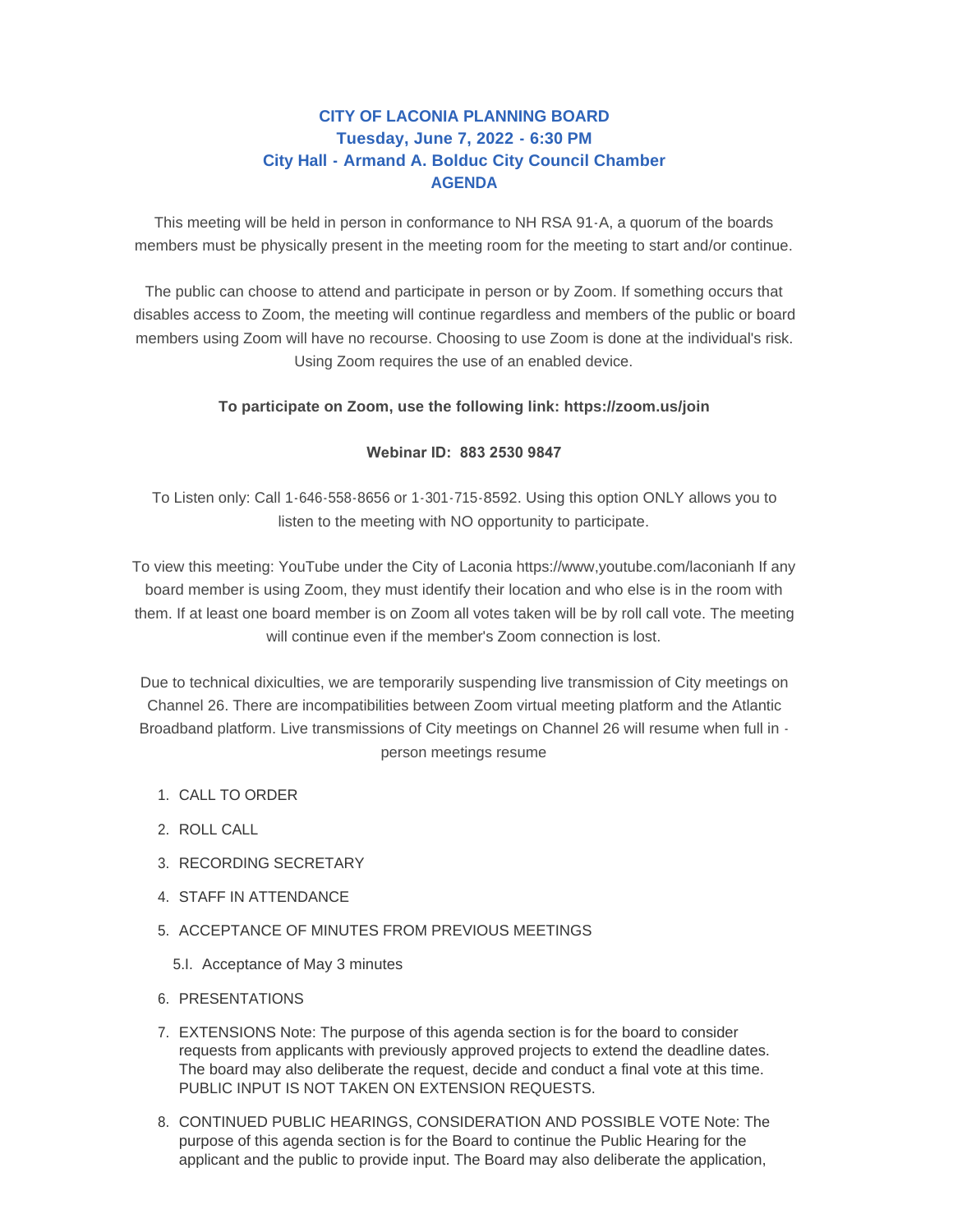decide and conduct a final vote at this time.

PL2020-0098SPamd1, 0099CUPamd1(perf zoning), PL2021-0067SU; 49-63 Elm/10 8.I. Railroad Ave Proposal to amend the site plan and CUP as remanded by the Superior **Court** 

*Continued from May 3*

Documents:

### [ELM.PDF](https://www.laconianh.gov/AgendaCenter/ViewFile/Item/20980?fileID=43579)

- 9. PUBLIC HEARINGS, POSSIBLE CONSIDERATION AND VOTE Note: The purpose of this agenda section is for the Board to have a presentation from the applicant and open a Public Hearing for the public to provide input. The Board may also deliberate the application, decide and conduct a final vote at this time.
	- 9.I. Table of Dimensional Requirements review

Documents:

### [PROPOSED TABLE OF DIMENSIONAL REQUIREMENTS 5.9.22.PDF](https://www.laconianh.gov/AgendaCenter/ViewFile/Item/20981?fileID=43573)

9.II. PL2022-0045SP; 427 Weirs Blvd; Proposal to dock the Dive at the existing dock when not in operation. Two employee vehicles will be onsite ~waiver request for a series of regulations

*This was accepted May 3*

Documents:

#### [427 WB.PDF](https://www.laconianh.gov/AgendaCenter/ViewFile/Item/20317?fileID=43582)

9.III. PL2022-0046CUP(waterbody buffer); 144 Lake St #17; Proposal to expand exiting deck to 11x17 ~waiver request for professional plans & delineations

Documents:

### [LAKE 144.PDF](https://www.laconianh.gov/AgendaCenter/ViewFile/Item/20978?fileID=43581)

- 10. APPLICATION ACCEPTANCE Note: The purpose of this agenda section is to publicize that a Planning Board application has been submitted AND for the Planning Board to determine if the application is complete enough to begin the review process. PUBLIC INPUT IS NOT TAKEN AT THIS TIME. If the application is accepted the Planning Board will schedule a Public Hearing at which time the application will be heard and public comments will be accepted. Information about applications can be obtained on the city's web site or by calling the Planning office.
- 11. NEW BUSINESS
- 12. OLD BUSINESS
- 13. PLANNING DEPT REPORT
- 14. LIAISON REPORTS

-LAKES REGION PLANNING COMMISSION -CONSERVATION -CITY COUNCIL -HISTORIC DISTRICT COMMISSION